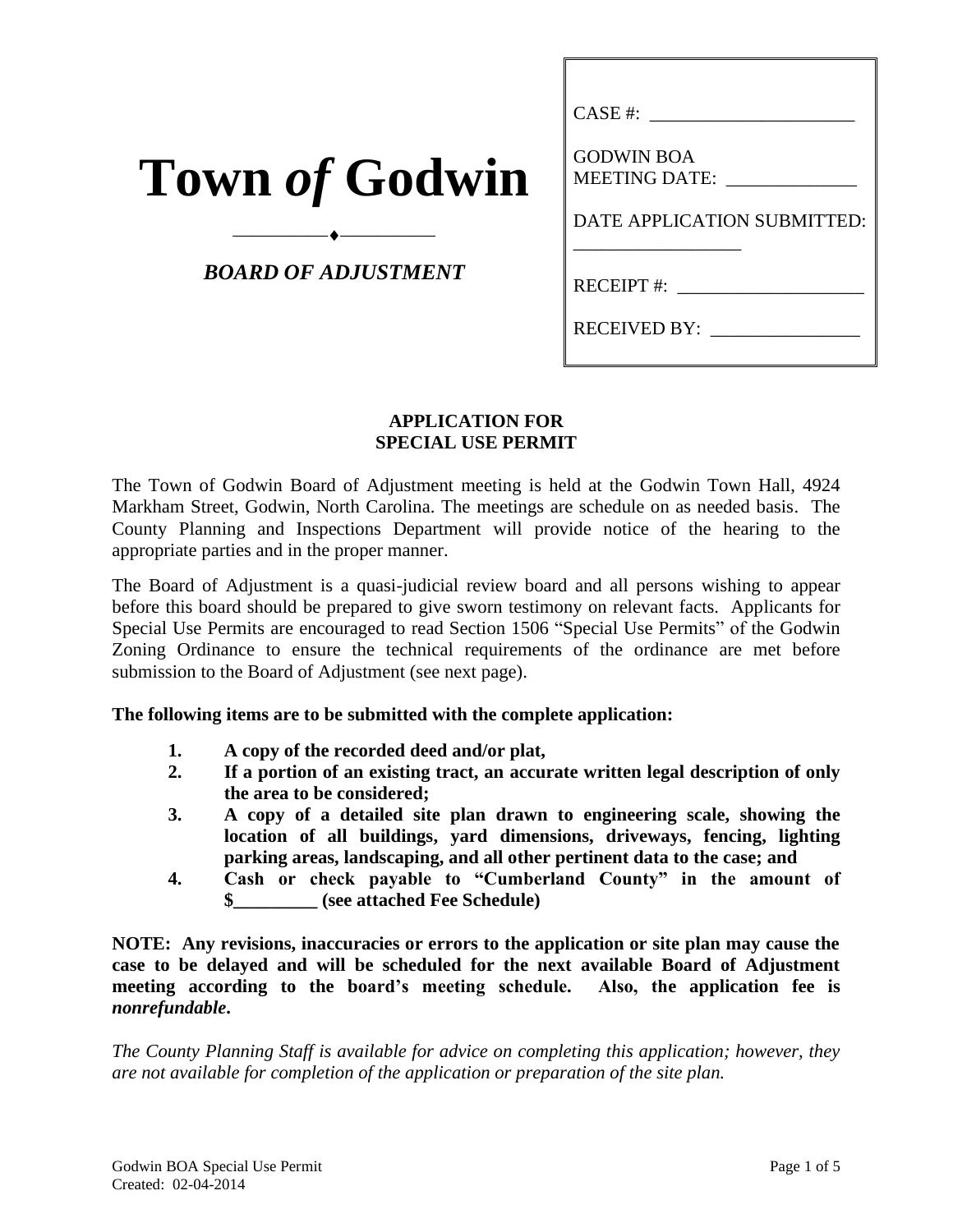# **EXCERPT FROM THE GODWIN ZONING ORDINANCE**

**\_\_\_\_\_\_\_\_\_\_\_\_\_\_\_\_\_\_\_**

#### **Section 1506 SPECIAL USE PERMIT (portion of)**

B. Procedure. Special Use Permits shall be granted by the Board of Adjustment as permitted for only those uses enumerated in Section 403, Use Matrix, as Special Uses. Uses specified as a Special Use in Section 403 shall be permitted only upon the issuance of a Special Use Permit by the Board of Adjustment.

The owner or owners of all property included in the petition for a Special Use Permit shall submit a complete application and a detailed site plan (drawn in accordance with the specifications listed in Section 1302) to the County Planning and Inspections Staff. The staff will schedule the application to be heard by the Board of Adjustment in accordance with the adopted time schedule.

Developers are encouraged to discuss their Special Use plans with the County Planning and Inspections Staff before submission. The staff shall assist the developer upon request by reviewing Special Use plans to ensure that the technical requirements of this ordinance are met before submission to the Board of Adjustment.

All applications and site plans shall provide information indicating compliance with the development standards for individual uses as listed in Article VIII of this ordinance, as applicable, and the height and area regulations for the zoning district in which they are located, unless the provisions for the Special Use provide to the contrary.

C. Consideration of Application.The Board of Adjustment shall consider the application, site plan and any other evidence presented in accordance with this article and may grant or deny the Special Use Permit requested. In granting a Special Use Permit, the Board shall find that:

1. The use will not materially endanger the public health or safety if located according to the plan submitted and proposed;

2. The use meets all required conditions and specifications;

3. The use will maintain or enhance the value of adjoining or abutting properties, or that the use is a public necessity; and

4. The location and character of the use, if developed according to the plan as submitted and recommended, will be in harmony with the area in which it is to be located and is in general conformity with the Vision Northeast Plan.

**Any Special Use Permit granted may become null and void if not exercised within the time specified in such approvals, or if no date is specified within one calendar year from the date of such approval.**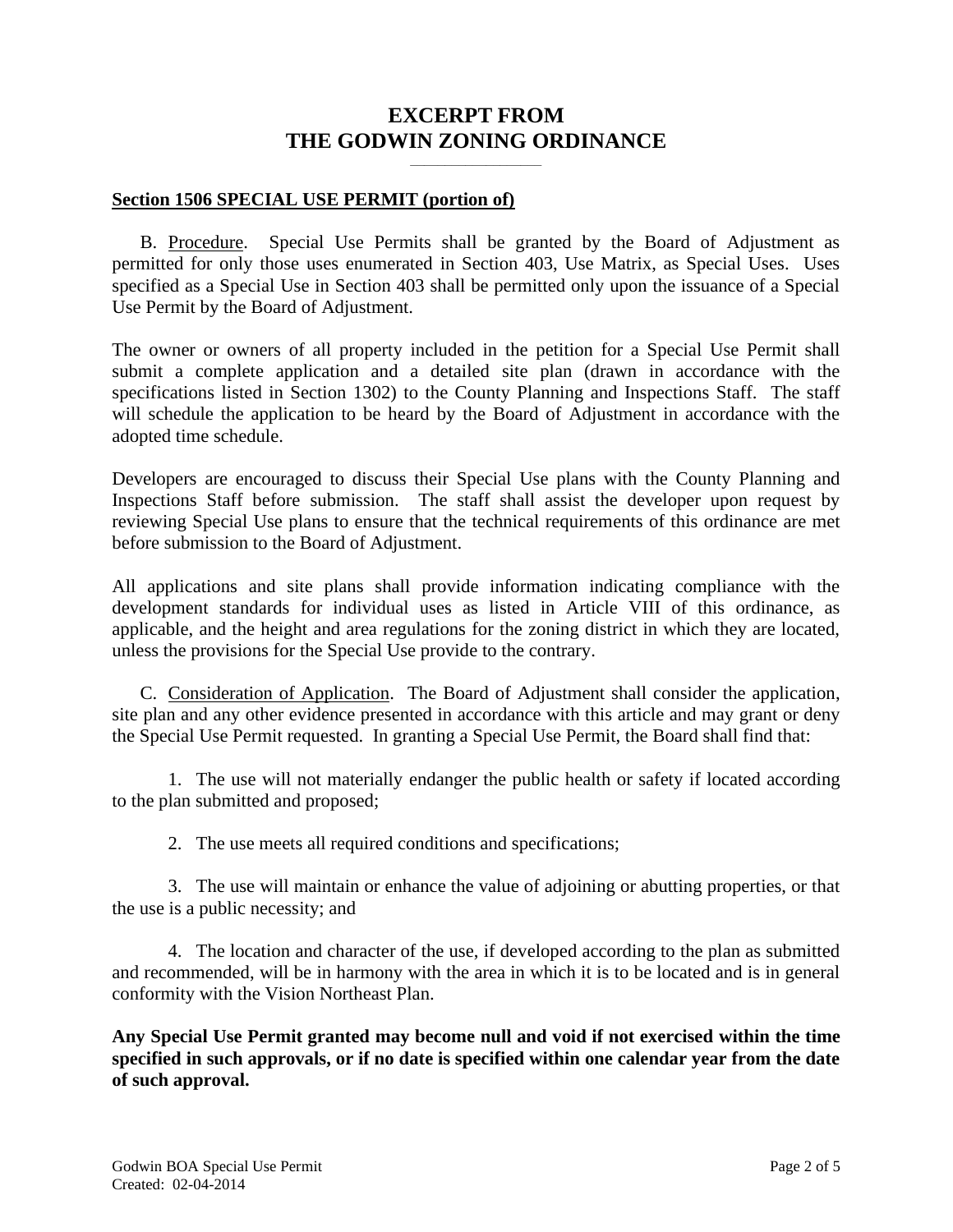# **BOARD OF ADJUSTMENT**

| A.                                                                                                                                                                                                                                                                                                                                        |  | <b>APPLICATION FOR A SPECIAL USE PERMIT</b><br>As required by the Zoning Ordinance<br>(also known as Tax ID Number or Property Tax ID) | Parcel Identification Number (PIN #) of subject property: _______________________ |
|-------------------------------------------------------------------------------------------------------------------------------------------------------------------------------------------------------------------------------------------------------------------------------------------------------------------------------------------|--|----------------------------------------------------------------------------------------------------------------------------------------|-----------------------------------------------------------------------------------|
| <b>B.</b>                                                                                                                                                                                                                                                                                                                                 |  |                                                                                                                                        |                                                                                   |
| C.                                                                                                                                                                                                                                                                                                                                        |  |                                                                                                                                        |                                                                                   |
| D.                                                                                                                                                                                                                                                                                                                                        |  |                                                                                                                                        |                                                                                   |
| E.                                                                                                                                                                                                                                                                                                                                        |  | Registry. (Attach copy of deed of subject property as it appears in Registry).                                                         |                                                                                   |
| F.                                                                                                                                                                                                                                                                                                                                        |  |                                                                                                                                        |                                                                                   |
| It is proposed that the property will be put to the following use: (Describe proposed<br>G.<br>use/activity in detail including hours of operation, number of employees, signage,<br>parking, landscaping, etc.)<br><u> 1989 - Johann Barbara, martxa alemaniar amerikan basar da da a shekara a shekara a shekara a shekara a shekar</u> |  |                                                                                                                                        |                                                                                   |
|                                                                                                                                                                                                                                                                                                                                           |  |                                                                                                                                        |                                                                                   |
|                                                                                                                                                                                                                                                                                                                                           |  |                                                                                                                                        |                                                                                   |
|                                                                                                                                                                                                                                                                                                                                           |  |                                                                                                                                        |                                                                                   |
|                                                                                                                                                                                                                                                                                                                                           |  |                                                                                                                                        |                                                                                   |
|                                                                                                                                                                                                                                                                                                                                           |  |                                                                                                                                        |                                                                                   |
|                                                                                                                                                                                                                                                                                                                                           |  |                                                                                                                                        |                                                                                   |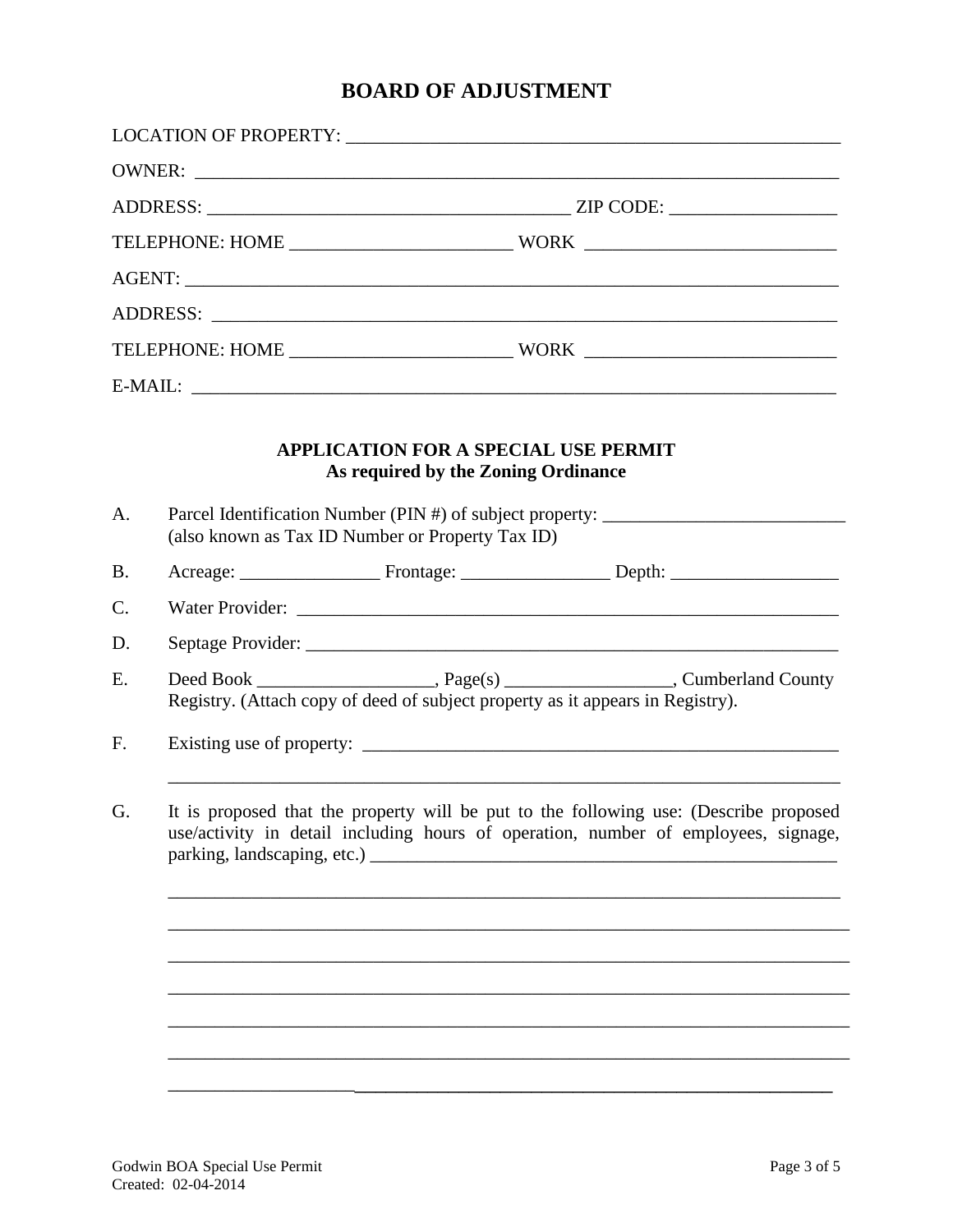The undersigned hereby acknowledge that the County Planning & Inspections Staff has conferred with the petitioner or assigns, and the application as submitted is accurate and correct.

\_\_\_\_\_\_\_\_\_\_\_\_\_\_\_\_\_\_\_\_\_\_\_\_\_\_\_\_\_\_\_\_\_\_\_\_\_\_\_\_\_\_\_\_\_\_\_\_\_\_\_\_\_\_\_\_\_\_\_\_\_\_\_\_\_\_\_\_\_\_\_\_\_\_\_\_\_\_

\_\_\_\_\_\_\_\_\_\_\_\_\_\_\_\_\_\_\_\_\_\_\_\_\_\_\_\_\_\_\_\_\_\_\_\_\_\_\_\_\_\_\_\_\_\_\_\_\_\_\_\_\_\_\_\_\_\_\_\_\_\_\_\_\_\_\_\_\_\_\_\_\_\_\_\_\_\_

\_\_\_\_\_\_\_\_\_\_\_\_\_\_\_\_\_\_\_\_\_\_\_\_\_\_\_\_\_\_\_\_\_\_\_\_\_\_\_\_\_\_\_\_\_\_\_\_\_\_\_\_\_\_\_\_\_\_\_\_\_\_\_\_\_\_\_\_\_\_\_\_\_\_\_\_\_\_

\_\_\_\_\_\_\_\_\_\_\_\_\_\_\_\_\_\_\_\_\_\_\_\_\_\_\_\_\_\_\_\_\_\_\_\_\_ \_\_\_\_\_\_\_\_\_\_\_\_\_\_\_\_\_\_\_\_\_\_\_\_\_\_\_\_\_\_\_\_\_\_\_\_

\_\_\_\_\_\_\_\_\_\_\_\_\_\_\_\_\_\_\_\_\_\_\_\_\_\_\_\_\_\_\_\_\_\_\_\_\_\_\_\_\_\_\_\_\_\_\_\_\_\_\_\_\_\_\_\_\_\_\_\_\_\_\_\_\_\_\_\_\_\_\_\_\_\_\_\_\_\_

\_\_\_\_\_\_\_\_\_\_\_\_\_\_\_\_\_\_\_\_\_\_\_\_\_\_\_\_\_\_\_\_\_\_\_\_\_\_\_\_\_\_\_\_\_\_\_\_\_\_\_\_\_\_\_\_\_\_\_\_\_\_\_\_\_\_\_\_\_\_\_\_\_\_\_\_\_\_

\_\_\_\_\_\_\_\_\_\_\_\_\_\_\_\_\_\_\_\_\_\_\_\_\_\_\_\_\_\_\_\_\_\_\_\_ \_\_\_\_\_\_\_\_\_\_\_\_\_\_\_\_\_\_\_\_\_\_\_\_\_\_\_\_\_\_\_\_\_\_\_\_

NAME OF OWNER(S) (PRINT OR TYPE)

ADDRESS OF OWNER(S)

E-MAIL

HOME TELEPHONE # WORK TELEPHONE #

\_\_\_\_\_\_\_\_\_\_\_\_\_\_\_\_\_\_\_\_\_\_\_\_\_\_\_\_\_\_\_\_\_\_\_\_\_\_\_\_\_\_\_\_\_\_\_\_\_\_\_\_\_\_\_\_\_\_\_\_\_\_\_\_\_\_\_\_\_\_\_\_\_\_\_\_\_\_ NAME OF AGENT, ATTORNEY, APPLICANT (PRINT OR TYPE)

ADDRESS OF AGENT, ATTORNEY, APPLICANT

E-MAIL

HOME TELEPHONE # WORK TELEPHONE #

\_\_\_\_\_\_\_\_\_\_\_\_\_\_\_\_\_\_\_\_\_\_\_\_\_\_\_\_\_\_\_\_\_\_\_\_ \_\_\_\_\_\_\_\_\_\_\_\_\_\_\_\_\_\_\_\_\_\_\_\_\_\_\_\_\_\_\_\_\_\_\_\_\_ SIGNATURE OF OWNER(S) SIGNATURE OF AGENT, ATTORNEY OR APPLICANT

SIGNATURE OF OWNER(S)

\_\_\_\_\_\_\_\_\_\_\_\_\_\_\_\_\_\_\_\_\_\_\_\_\_\_\_\_\_\_\_\_\_\_\_\_

**The contents of this application, upon submission, become "public record."**